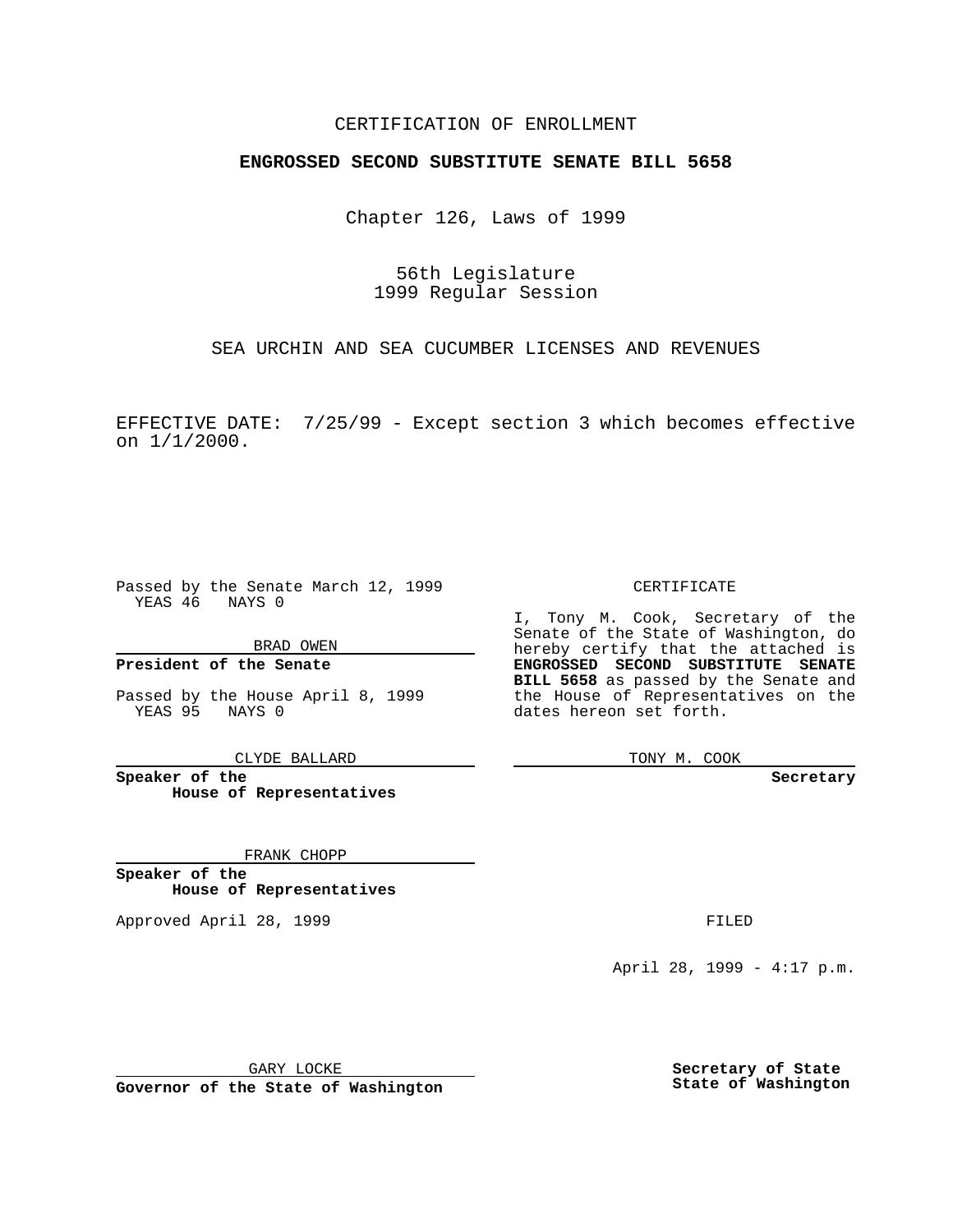# **ENGROSSED SECOND SUBSTITUTE SENATE BILL 5658** \_\_\_\_\_\_\_\_\_\_\_\_\_\_\_\_\_\_\_\_\_\_\_\_\_\_\_\_\_\_\_\_\_\_\_\_\_\_\_\_\_\_\_\_\_\_\_

\_\_\_\_\_\_\_\_\_\_\_\_\_\_\_\_\_\_\_\_\_\_\_\_\_\_\_\_\_\_\_\_\_\_\_\_\_\_\_\_\_\_\_\_\_\_\_

Passed Legislature - 1999 Regular Session

#### **State of Washington 56th Legislature 1999 Regular Session**

**By** Senate Committee on Ways & Means (originally sponsored by Senators Spanel, Hargrove and Snyder)

Read first time 03/08/1999.

1 AN ACT Relating to sea urchin and sea cucumber dive fishery 2 licenses and revenues; amending RCW 75.30.210, 75.30.250, 82.27.020, 3 and 82.27.070; and providing an effective date.

4 BE IT ENACTED BY THE LEGISLATURE OF THE STATE OF WASHINGTON:

5 **Sec. 1.** RCW 75.30.210 and 1998 c 190 s 104 are each amended to 6 read as follows:

 (1) A ((person shall not commercially take any species of sea urchin using shellfish diver gear without first obtaining a)) sea urchin dive fishery license is required to take sea urchins for commercial purposes. A sea urchin dive fishery license authorizes the use of only one diver in the water at any time during sea urchin 12 harvest operations. If the same vessel has been designated on two sea urchin dive fishery licenses, two divers may be in the water. A 14 natural person may not hold more than two sea urchin dive fishery licenses.

16 (2) Except as provided in subsection( $(\frac{s}{3}, \frac{3}{3})$  and)) (6) of this 17 section, ((after December 31, 1991,)) the director shall issue no new 18 sea urchin dive fishery licenses. ((Only a person who meets the 19 following qualifications may renew an existing license: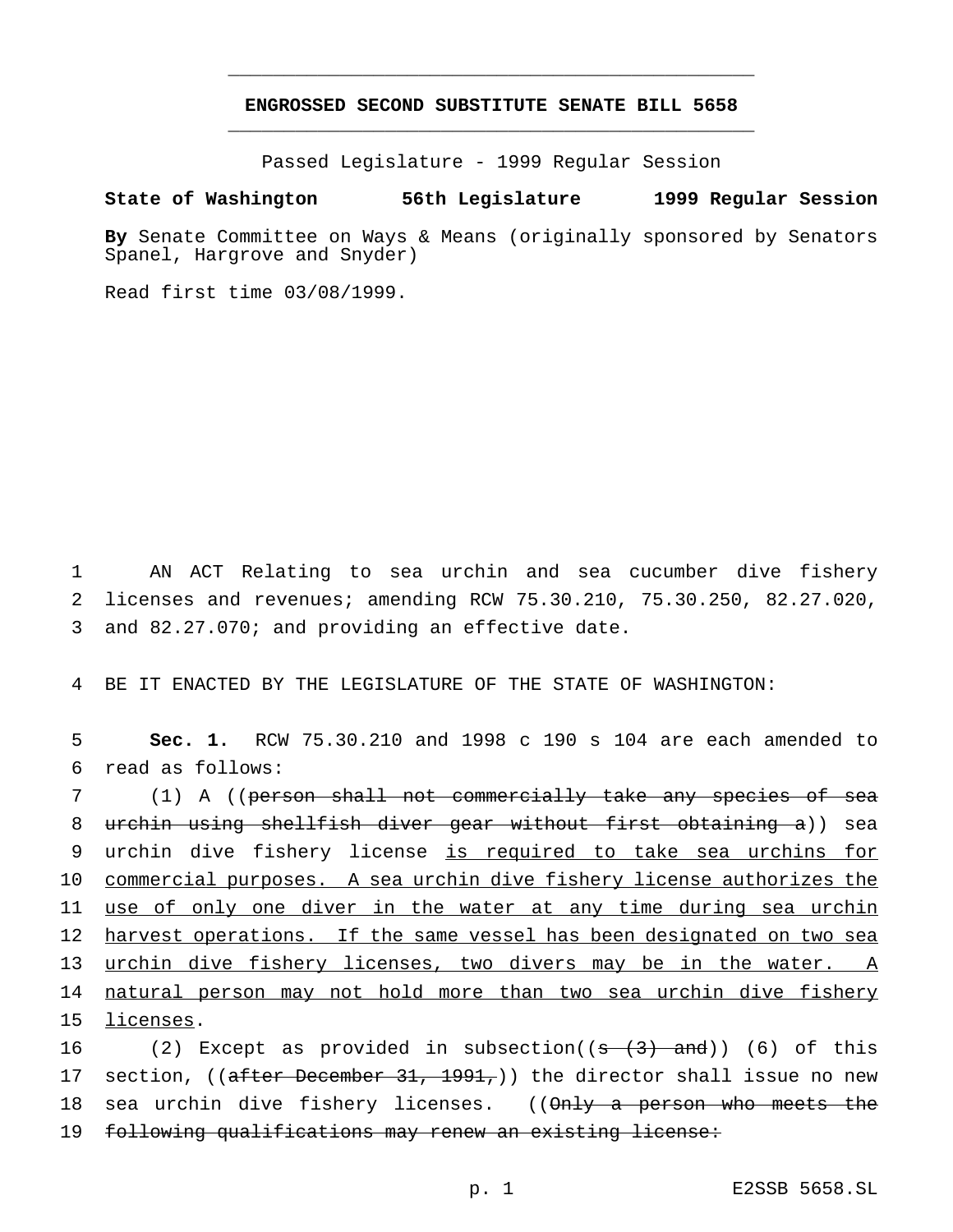1 (a) The person shall have held the sea urchin dive fishery license 2 sought to be renewed during the previous year or acquired the license 3 by transfer from someone who held it during the previous year; and

4 (b) The person shall document, by valid shellfish receiving tickets 5 issued by the department, that twenty thousand pounds of sea urchins 6 were caught and sold under the license sought to be renewed during the 7 two-year period ending March 31 of the most recent odd-numbered year.)) 8 For licenses issued for the year 2000 and thereafter, the director 9 shall renew existing licenses only to a natural person who held the 10 license at the end of the previous year. If a sea urchin dive fishery 11 license is not held by a natural person as of December 31, 1999, it is 12 not renewable. However, if the license is not held because of 13 revocation or suspension of licensing privileges, the director shall 14 renew the license in the name of a natural person at the end of the 15 revocation or suspension if the license holder applies for renewal of 16 the license before the end of the year in which the revocation or 17 suspension ends.

18 (3) Where ((the person)) a licensee failed to obtain the license 19 during the previous year because of a license suspension or revocation 20 by the department or the court, the ((person)) licensee may qualify for 21 a license by establishing that the person held such a license during 22 the last year in which the person was eligible.

23 (4) ((The director may reduce or waive the poundage requirement of 24 subsection (2)(b) of this section upon the recommendation of a board of 25 review established under RCW 75.30.050. The board of review may 26 recommend a reduction or waiver of the poundage requirement in 27 individual cases if, in the board's judgment, extenuating circumstances 28 prevent achievement of the poundage requirement. The director shall 29 adopt rules governing the operation of the board of review and defining 30 "extenuating circumstances.")) Surcharges as provided for in this 31 section shall be collected and deposited into the sea urchin dive 32 fishery account hereby created in the custody of the state treasurer. 33 Only the director or the director's designee may authorize expenditures 34 from the account. The sea urchin dive fishery account is subject to 35 allotment procedures under chapter 43.88 RCW, but no appropriation is 36 required for expenditures. Expenditures from the account shall only be 37 used to retire sea urchin licenses until the number of licenses is 38 reduced to twenty-five, and thereafter shall only be used for sea 39 urchin management and enforcement.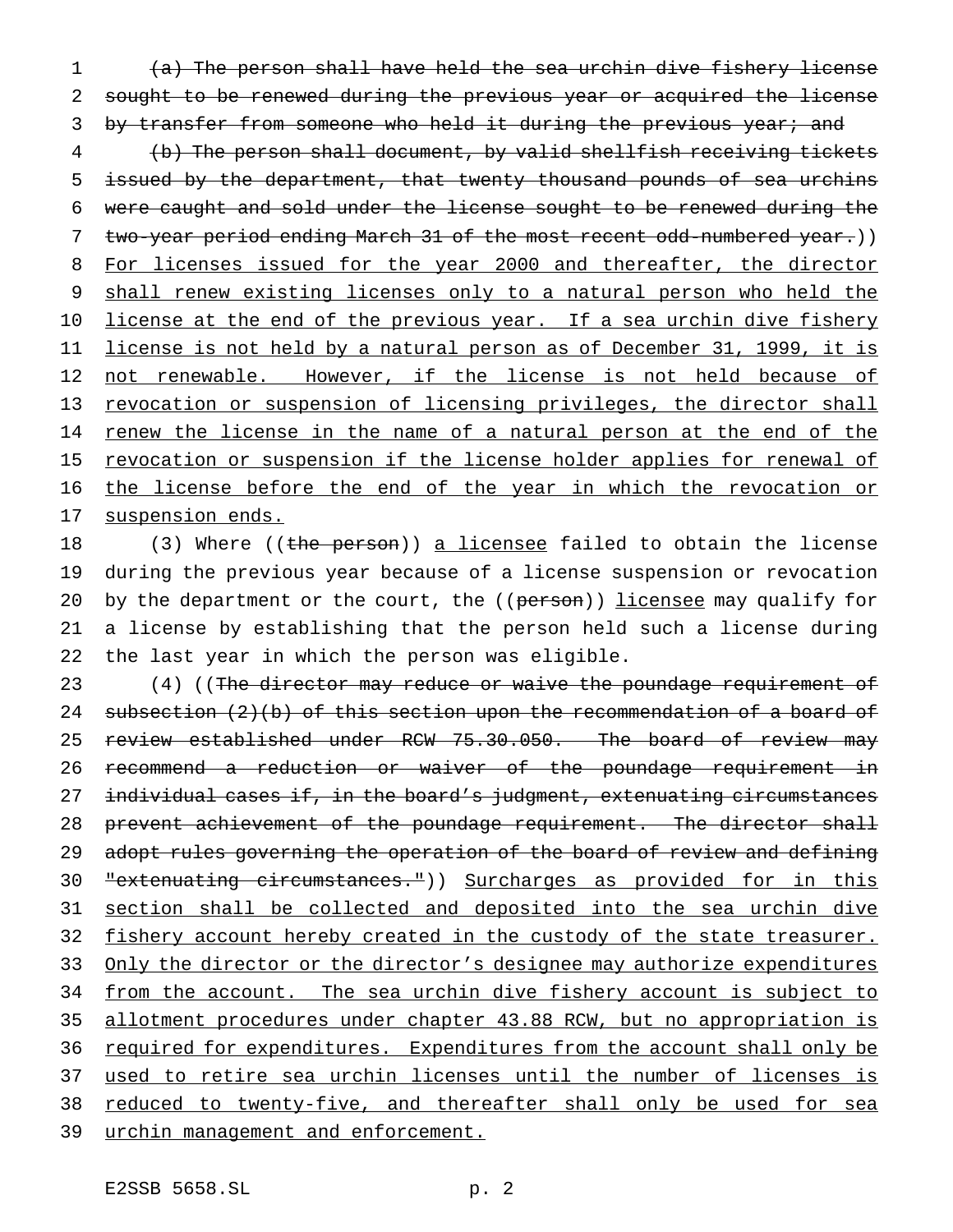1 (a) A surcharge of one hundred dollars shall be charged with each 2 sea urchin dive fishery license renewal for licenses issued in 2000 3 through 2005.

 (b) For licenses issued for the year 2000 and thereafter, a surcharge shall be charged on the sea urchin dive fishery license for designating an alternate operator. The surcharge shall be as follows: 7 Five hundred dollars for the first year or each of the first two consecutive years after 1999 that any alternate operator is designated 9 and two thousand five hundred dollars each year thereafter that any alternate operator is designated.

11 (5) Sea urchin dive fishery licenses are ((not)) transferable 12 ((from one license holder to another, except from parent to child, or 13 from spouse to spouse during marriage or as a result of marriage 14 dissolution, or upon the death of the license holder)). After December 15 31, 1999, there is a surcharge to transfer a sea urchin dive fishery 16 license. The surcharge is five hundred dollars for the first transfer 17 of a license valid for calendar year 2000, and two thousand five 18 hundred dollars for any subsequent transfer, whether occurring in the 19 year 2000 or thereafter. Notwithstanding this subsection, a one-time 20 transfer exempt from surcharge applies for a transfer from the natural 21 person licensed on January 1, 2000, to that person's spouse or child. 22 (6) If fewer than ((forty-five)) twenty-five natural persons are 23 eligible for sea urchin dive fishery licenses, the director may accept 24 applications for new licenses. ((The director shall determine by 25 random selection the successful applicants for the additional licenses. 26 The number of additional licenses issued shall be sufficient to 27 maintain up to forty-five licenses in the sea urchin dive fishery. The 28 director shall adopt rules governing the application, selection, and 29 issuance procedure for new sea urchin dive fishery licenses, based upon 30 recommendations of a board of review established under RCW 75.30.050.)) 31 The additional licenses may not cause more than twenty-five natural 32 persons to be eligible for a sea urchin dive fishery license. New 33 licenses issued under this section shall be distributed according to 34 rules of the department that recover the value of such licensed 35 privilege.

36 **Sec. 2.** RCW 75.30.250 and 1998 c 190 s 105 are each amended to 37 read as follows: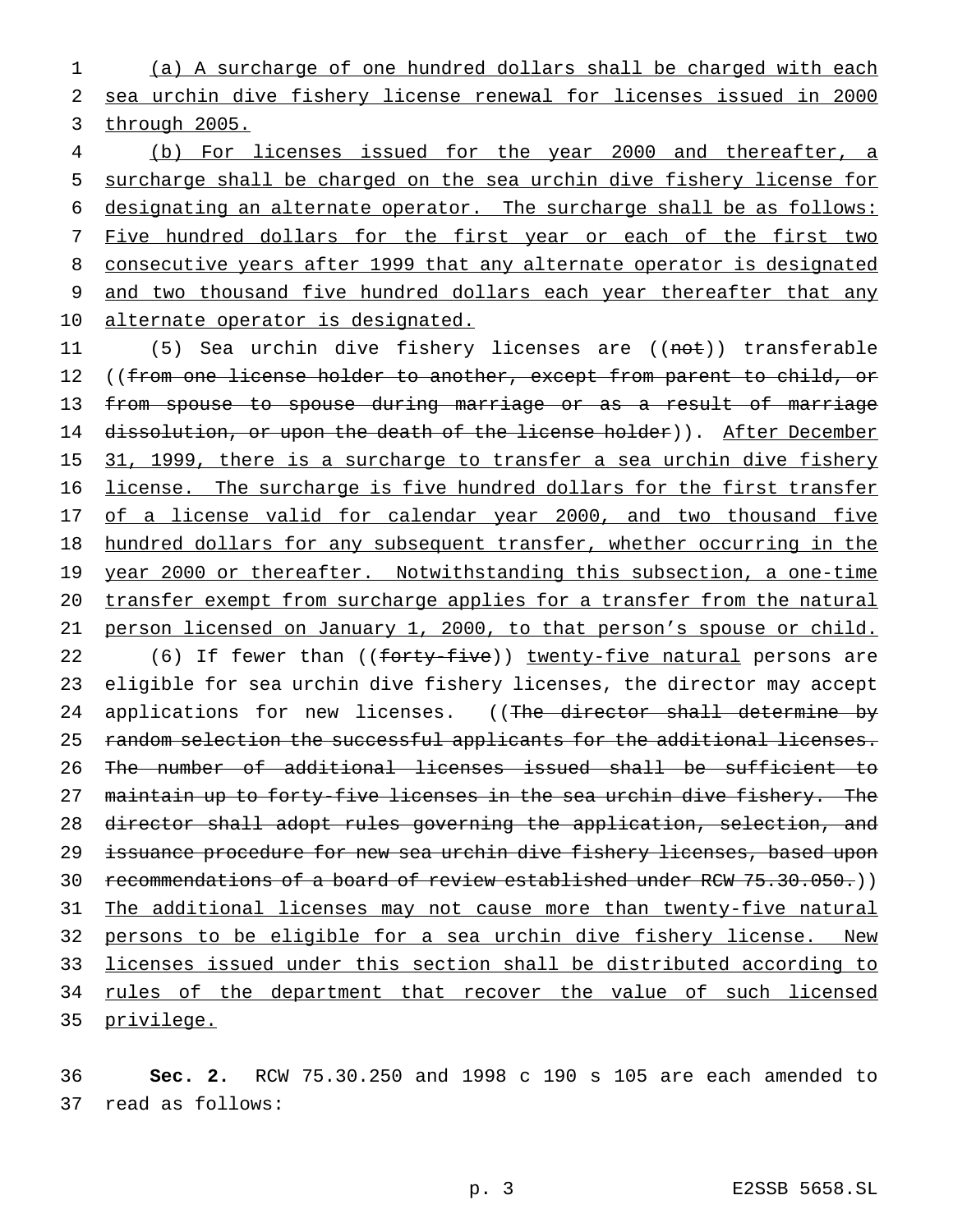(1) A ((person shall not commercially take while using shellfish 2 diver gear any species of sea cucumber without first obtaining a)) sea cucumber dive fishery license is required to take sea cucumbers for commercial purposes. A sea cucumber dive fishery license authorizes the use of only one diver in the water at any time during sea cucumber harvest operations. If the same vessel has been designated on two sea 7 cucumber dive fishery licenses, two divers may be in the water. A 8 natural person may not hold more than two sea cucumber dive fishery licenses.

10 (2) Except as provided in subsection (6) of this section, ((after 11 December 31, 1991,) the director shall issue no new sea cucumber dive 12 fishery licenses. ((Only a person who meets the following 13 qualifications may renew an existing license:

14 (a) The person shall have held the sea cucumber dive fishery 15 <del>license sought to be renewed during the previous two years or acquired</del> 16 the license by transfer from someone who held it during the previous 17 <del>year; and</del>

18 (b) The person shall establish, by means of dated shellfish 19 receiving documents issued by the department, that thirty landings of 20 sea cucumbers totaling at least ten thousand pounds were made under the 21 license during the previous two-year period ending December 31 of the 22 odd-numbered year.)) For licenses issued for the year 2000 and 23 thereafter, the director shall renew existing licenses only to a 24 natural person who held the license at the end of the previous year. 25 If a sea cucumber dive fishery license is not held by a natural person 26 as of December 31, 1999, it is not renewable. However, if the license 27 is not held because of revocation or suspension of licensing 28 privileges, the director shall renew the license in the name of a 29 natural person at the end of the revocation or suspension if the 30 license holder applies for renewal of the license before the end of the 31 year in which the revocation or suspension ends.

32 (3) Where ((the person)) a licensee failed to obtain the license 33 during either of the previous two years because of a license suspension 34 by the department or the court, the ((person)) licensee may qualify for 35 a license by establishing that the person held such a license during 36 the last year in which the person was eligible.

37 (4) ((The director may reduce or waive any landing or poundage 38 requirement established under this section upon the recommendation of 39 a board of review established under RCW 75.30.050. The board of review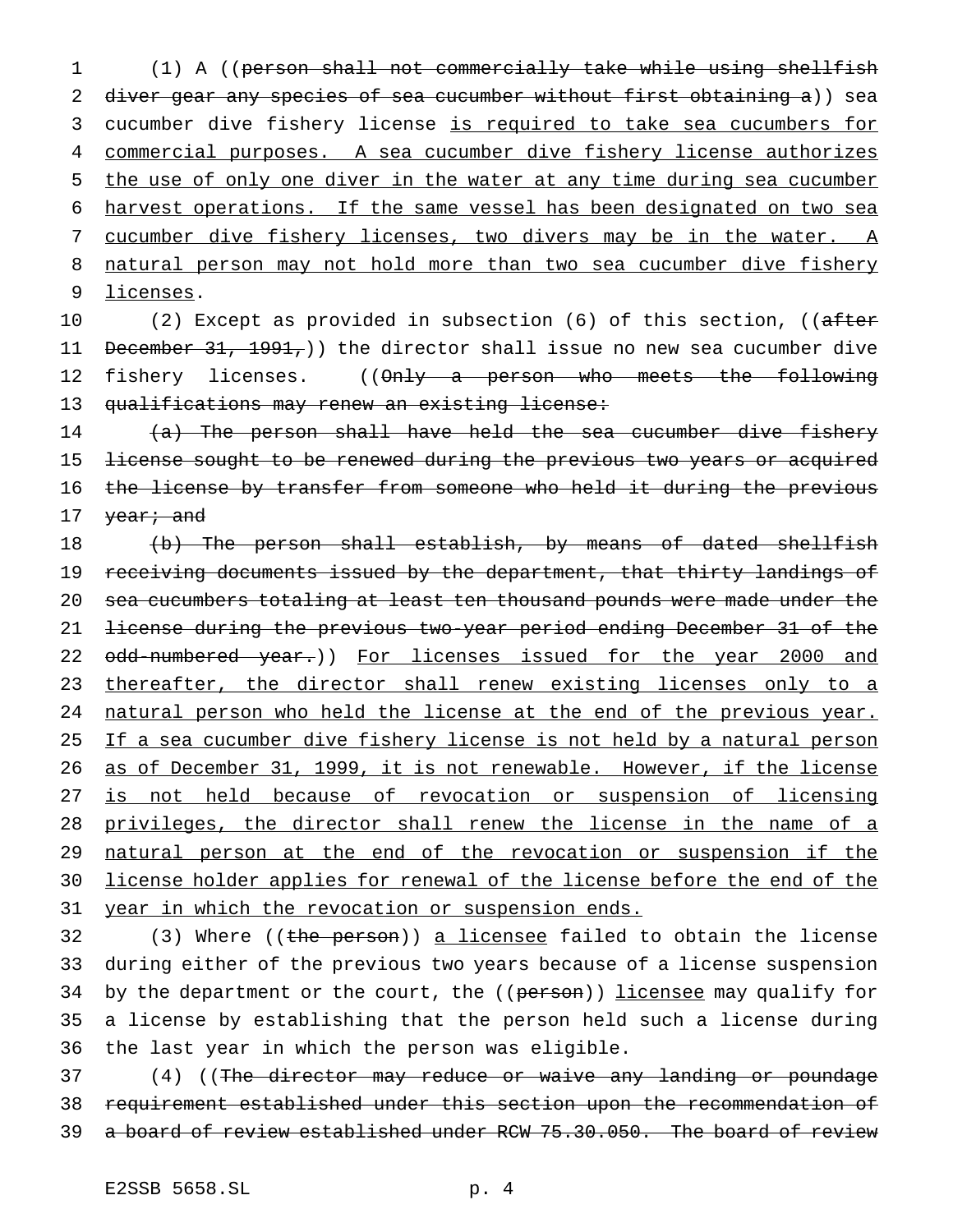1 may recommend a reduction or waiver of any landing or poundage 2 requirement in individual cases if, in the board's judgment, 3 extenuating circumstances prevent achievement of the landing or 4 poundage requirement. The director shall adopt rules governing the 5 operation of the board of review and defining "extenuating 6 circumstances.")) Surcharges as provided for in this section shall be 7 collected and deposited into the sea cucumber dive fishery account 8 hereby created in the custody of the state treasurer. Only the 9 director or the director's designee may authorize expenditures from the 10 account. The sea cucumber dive fishery account is subject to allotment 11 procedures under chapter 43.88 RCW, but no appropriation is required 12 for expenditures. Expenditures from the account shall only be used to 13 retire sea cucumber licenses until the number of licenses is reduced to 14 twenty-five, and thereafter shall only be used for sea cucumber 15 management and enforcement.

16 (a) A surcharge of one hundred dollars shall be charged with each 17 sea cucumber dive fishery license renewal for licenses issued in 2000 18 through 2005.

19 (b) For licenses issued for the year 2000 and thereafter, a 20 surcharge shall be charged on the sea cucumber dive fishery for 21 designating an alternate operator. The surcharge shall be as follows: 22 Five hundred dollars for the first year or each of the first two 23 consecutive years after 1999 that any alternate operator is designated 24 and two thousand five hundred dollars each year thereafter that any 25 alternate operator is designated.

26 (5) Sea cucumber dive fishery licenses are ((not)) transferable 27 ((from one license holder to another except from parent to child, from 28 spouse to spouse during marriage or as a result of marriage 29 dissolution, or upon death of the license holder)). After December 31, 30 1999, there is a surcharge to transfer a sea cucumber dive fishery 31 license. The surcharge is five hundred dollars for the first transfer 32 of a license valid for calendar year 2000 and two thousand five hundred 33 dollars for any subsequent transfer whether occurring in the year 2000 34 or thereafter. Notwithstanding this subsection, a one-time transfer 35 exempt from surcharge applies for a transfer from the natural person 36 licensed on January 1, 2000, to that person's spouse or child.

37 (6) If fewer than ((fifty)) twenty-five persons are eligible for 38 sea cucumber dive fishery licenses, the director may accept 39 applications for new licenses ((from those persons who can demonstrate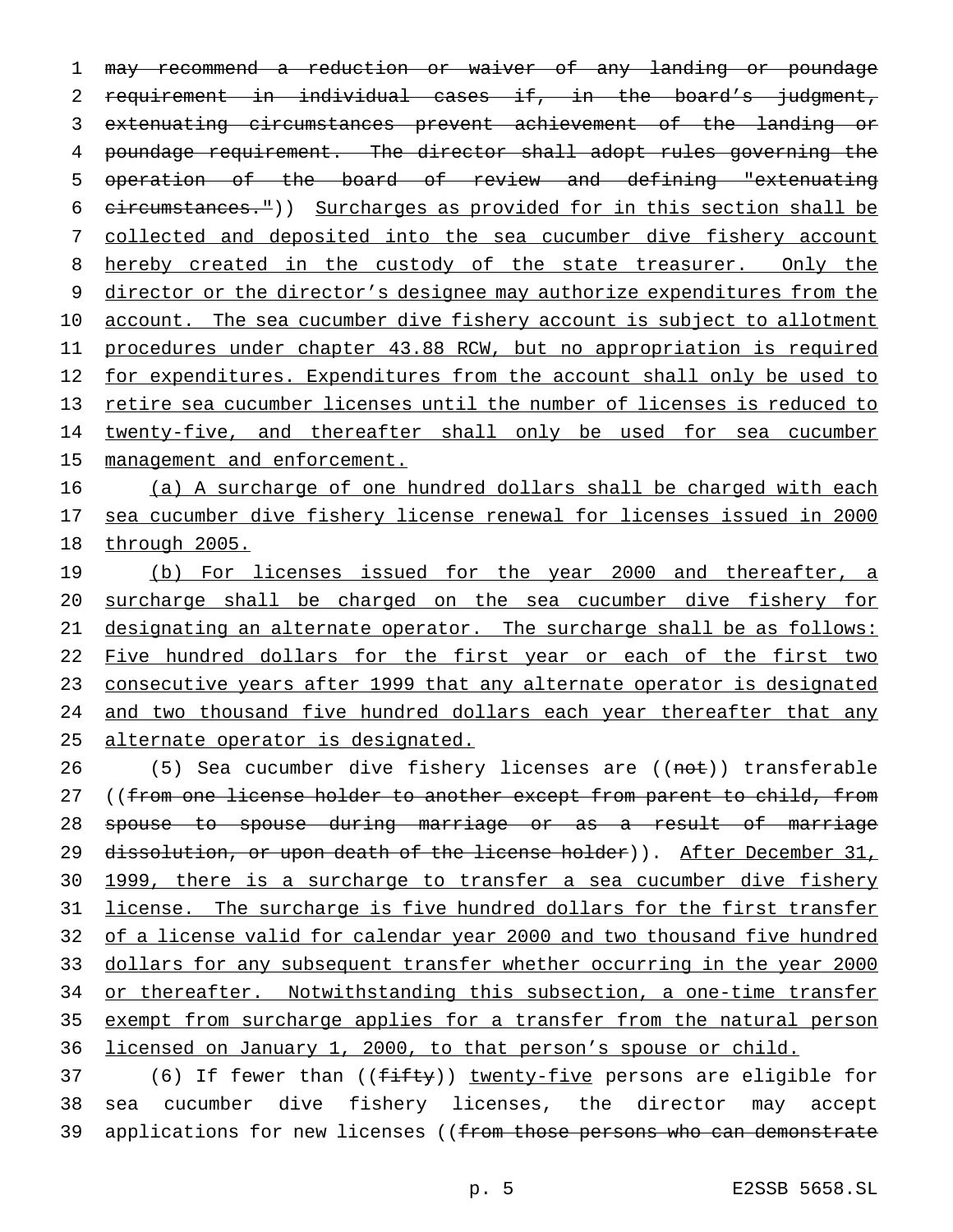two years' experience in the Washington state sea cucumber dive fishery. The director shall determine by random selection the successful applicants for the additional licenses. The number of additional licenses issued shall be sufficient to maintain up to fifty licenses in the sea cucumber dive fishery. The director shall adopt rules governing the application, selection, and issuance procedure for new sea cucumber dive fishery licenses, based upon recommendations of 8 a board of review established under RCW 75.30.050)). The additional 9 licenses may not cause more than twenty-five natural persons to be 10 eligible for a sea cucumber dive fishery license. New licenses issued 11 under this section shall be distributed according to rules of the 12 department that recover the value of such licensed privilege.

 **Sec. 3.** RCW 82.27.020 and 1993 sp.s. c 17 s 12 are each amended to read as follows:

 (1) In addition to all other taxes, licenses, or fees provided by law there is established an excise tax on the commercial possession of enhanced food fish as provided in this chapter. The tax is levied upon and shall be collected from the owner of the enhanced food fish whose possession constitutes the taxable event. The taxable event is the first possession in Washington by an owner. Processing and handling of enhanced food fish by a person who is not the owner is not a taxable event to the processor or handler.

 (2) A person in possession of enhanced food fish and liable to this tax may deduct from the price paid to the person from which the enhanced food fish (except oysters) are purchased an amount equal to a tax at one-half the rate levied in this section upon these products.

 (3) The measure of the tax is the value of the enhanced food fish at the point of landing.

 (4) The tax shall be equal to the measure of the tax multiplied by the rates for enhanced food fish as follows:

 (a) Chinook, coho, and chum salmon and anadromous game fish: Five 32 and twenty-five one-hundredths percent( $(-)$ )  $\frac{1}{2}$ 

 (b) Pink and sockeye salmon: Three and fifteen one-hundredths 34 percent $((-))$  *i* 

35 (c) Other food fish and shellfish, except oysters, sea urchins, and 36 sea cucumbers: Two and one-tenth percent( $(-)$ ) i

37 (d) Oysters: Eight one-hundredths of one percent;